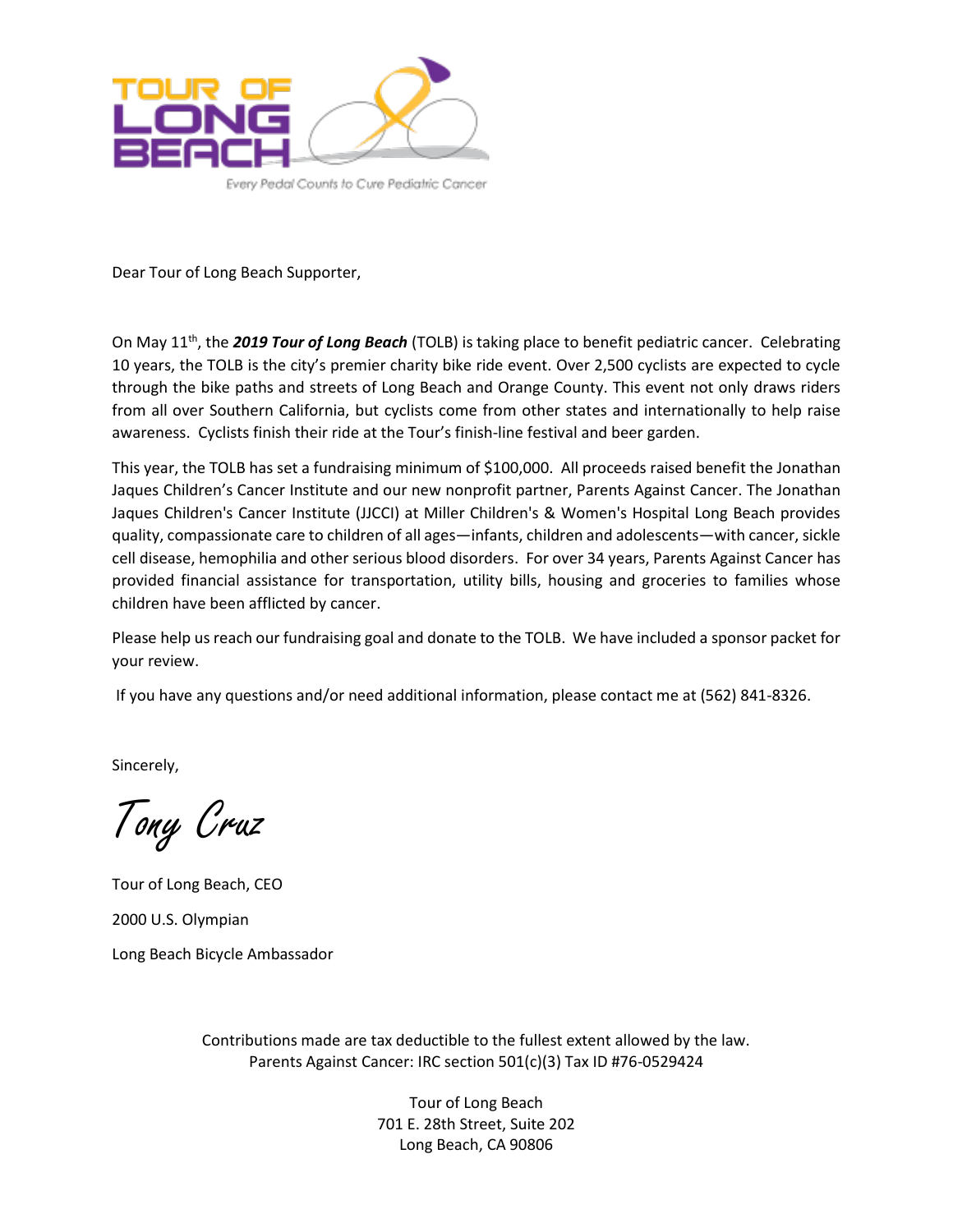

# May 11, 2019 • Downtown Long Beach • touroflongbeach.com

A CHARITY RIDE SUPPORTING PEDIATRIC CANCER



Contributions made are tax deductible to the fullest extent allowed by the law. Parents Against Cancer: IRC section 501(c)(3) Tax ID #76-0529424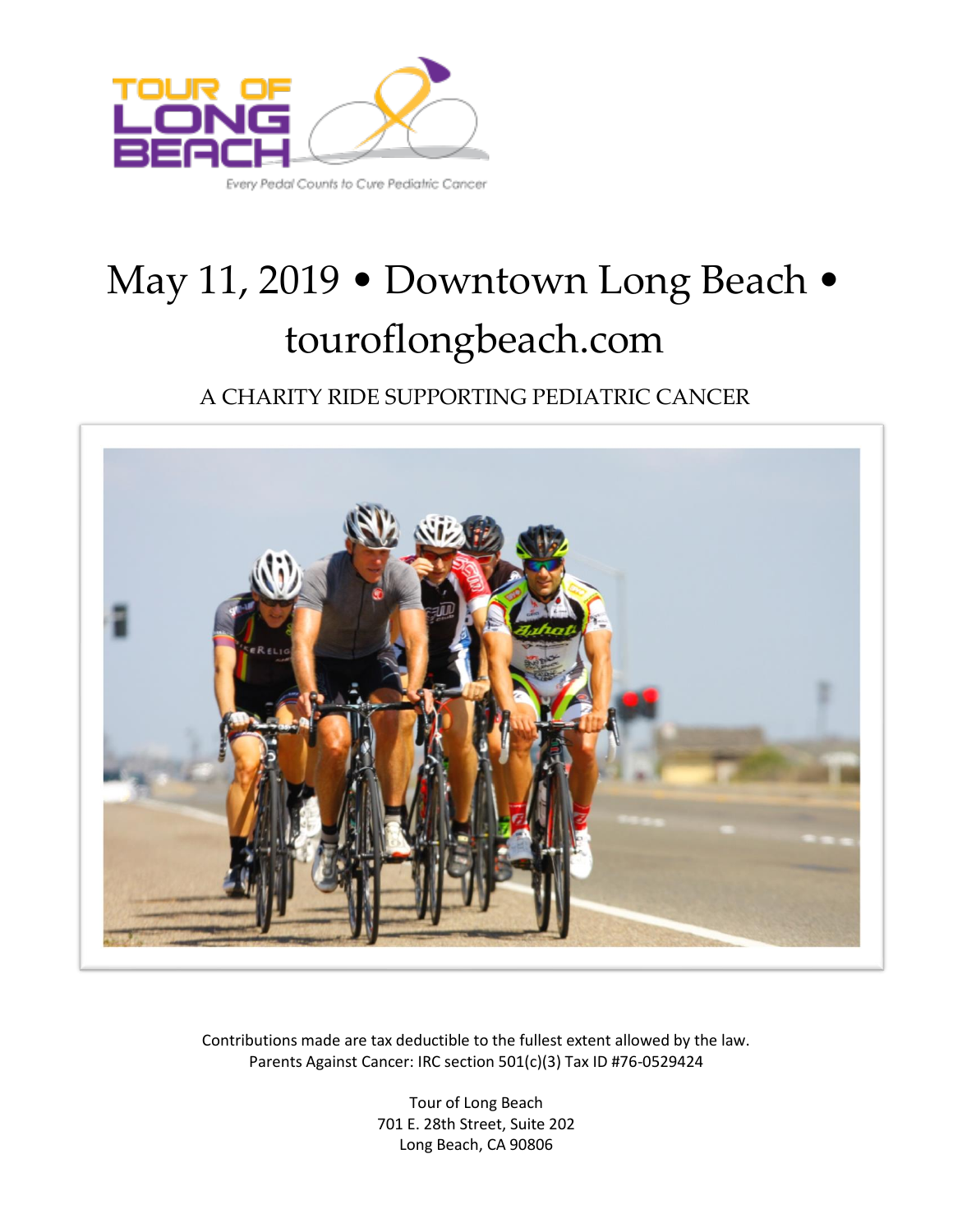

Every Pedal Counts to Cure Pediatric Cancer

#### **Overview:**

Riders can participate in a 5-mile Free Family Fun Ride, 30-mile Tour, 62-mile Metric Century or a 100+ mile Cruz Gran Fondo. All routes have been carefully planned by 2000 U.S. Olympian, former Pro Cyclist and Long Beach Bike Ambassador Tony Cruz.



### **Why we ride!**

**The Jonathan Jaques Children's Cancer Institute** (JJCCI) is known for its comprehensive psychosocial programs and multi-disciplinary approach to patient care. JJCCI is one of the primary institutions that comprise the Children's Oncology Group (COG) – an international, cooperative childhood cancer research network. JJCCI patients have access to the latest clinical trials and research initiatives, which leads to improved cure rates and breakthroughs in treatments of childhood cancers and blood disorders.





**Parents Against Cancer** (PAC)is a non-profit organization affiliated wit[h Jonathan Jaques Children's Cancer](http://www.parentsagainstcancer.com/jjccc.htm) Institute at Miller Children's Hospital, Long Beach Memorial Medical Center, Long Beach, California. For over 34 years, PAC has raised critical funds to provide emergency assistance to families, publishes a newsletter three times per year and helps coordinate educational events such as the Fall Family Forum and participates in the Belmont Short Christmas Parade. PAC provides a parent voice that is heard by physicians, psychosocial and administration at JJCCC and has monthly parent support groups at the hospital facilitated by a psychosocial team member and has a board member who regularly attends the hospital philanthropic

committee meetings and the JJCCC Advisory Board Meetings. PAC board members are people just like you who want to give a little of themselves in order to help others.

> Contributions made are tax deductible to the fullest extent allowed by the law. Parents Against Cancer: IRC section 501(c)(3) Tax ID #76-0529424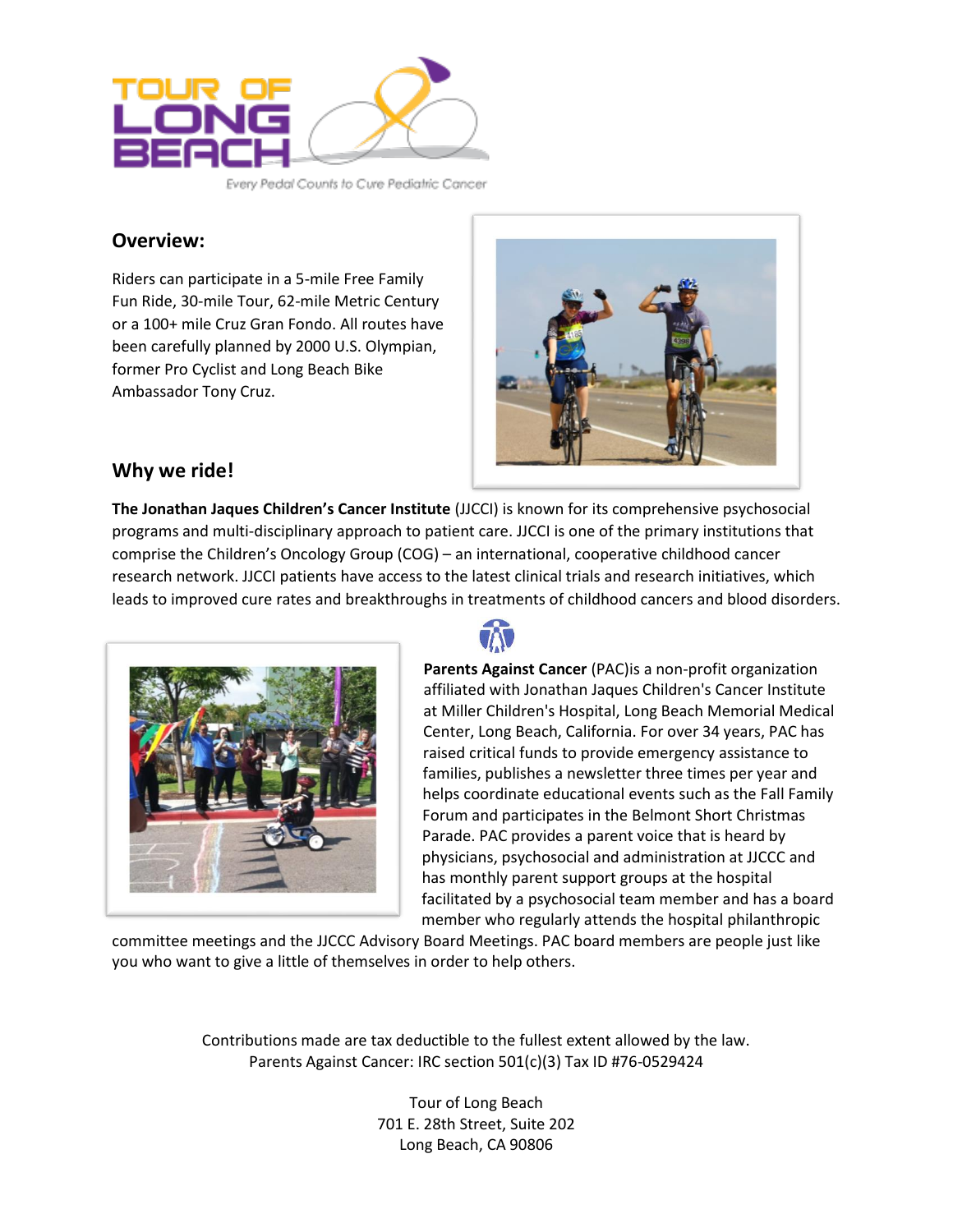

#### **The Tour of Long Beach is an ideal arena to showcase your business!**

With maximum exposure to the Long Beach, Orange County, and South Bay communities, sponsors of the Tour of Long Beach will get a variety of marketing options depending on level. Sponsors will also demonstrate to the public the company's dedication to curing pediatric cancer in their community

#### **The Facts and Figures:**

Attendance has gone up 200% since the event's inception in 2009.

Expecting to reach 2,500 cyclists and 200 volunteers in 2019.

Event has received full media exposure including newspapers, blogs, social media, and locally televised news.

Participants have collectively raised over half a million dollars through their personal online fundraising pages.

Family Fun Ride brings in children of all ages, introducing them to Long Beach's bike-friendly paths.



Last year, over 2,500 participants celebrated and relaxed after their ride at the Finish Line Festival; enjoying the music, beer garden, and many sponsor and cycling-focused vendor booths.

Over the years, the Tour of Long Beach Corporate Team Program has grown to 25 participating corporations.

Cycling has become the #1 fitness and health activity among adults.

In 2015-2018 the event brought cyclists in from Nevada, Arizona, and Colorado and as far as Florida and Canada to our great community.

The majority of participants that this event reaches are 25-55 years old; 65% male and 35% female.

Contributions made are tax deductible to the fullest extent allowed by the law. Parents Against Cancer: IRC section 501(c)(3) Tax ID #76-0529424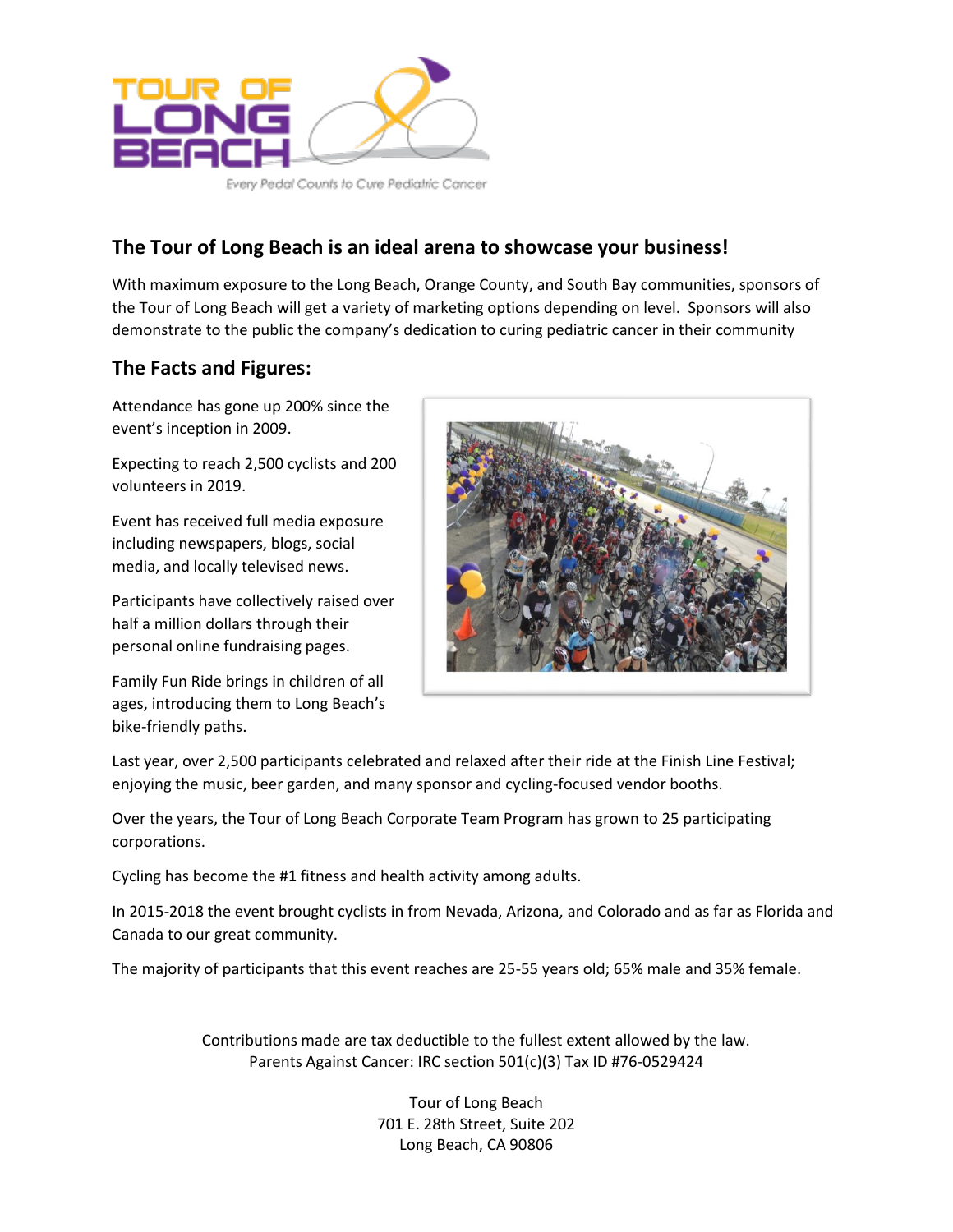

Every Pedal Counts to Cure Pediatric Cancer

## **Sponsorship Levels:**

**Naming Sponsorship \$10,000** - Named as one of the official product sponsors of the Tour of Long Beach (i.e., official beer sponsor, official bike sponsor, official snack sponsor) - Individual start line banner and Finish Line Festival - Logo placement on official event jersey and merchandise - placement on all cyclist event bibs - 10 complimentary race registrations – 10 complimentary jerseys - A minimum of 15 announcements at the starting line and at the Finish Line Festival - Prominent booth location at the Finish Line Festival to promote your business - Opportunity to place 4 banners at finish line (banner provided by sponsor) - Opportunity to insert collateral in participant goodie bag

**Anniversary Sponsor \$5,000** - Logo placement on start line banner and Finish Line Festival - Logo inclusion on the Tour of Long Beach website - Logo placement on all cyclist event bibs - Five complimentary race registrations - A minimum of 8 announcements at the starting line and at the Finish Line Festival - Prominent booth location at the Finish Line Festival to promote your business - Opportunity to place 2 banners at finish line (banner provided by sponsor) - Opportunity to insert collateral in participant goodie bag

**Partner Sponsorship \$2,500** - Logo inclusion on the Tour of Long Beach website - Two complimentary race registrations with entrance to the new VIP tent - A minimum of 6 announcements at the starting line and at the Finish Line Festival - Vendor Booth at the Finish Line Festival to promote your business - Opportunity to place one banner at finish line (banner provided by sponsor) - Opportunity to insert collateral in participant goodie bag

**In-Kind Sponsorship** - Logo placement on start line banner and Finish Line Festival main stage banner - Logo inclusion on the Tour of Long Beach website - A minimum of 6 announcements at the starting line and at the Finish Line Festival - Vendor Booth at the Finish Line Festival to promote your business - Opportunity to place 2 banners at finish line (banner provided by



sponsor) - Opportunity to insert collateral in participant goodie bag.

Contributions made are tax deductible to the fullest extent allowed by the law. Parents Against Cancer: IRC section 501(c)(3) Tax ID #76-0529424